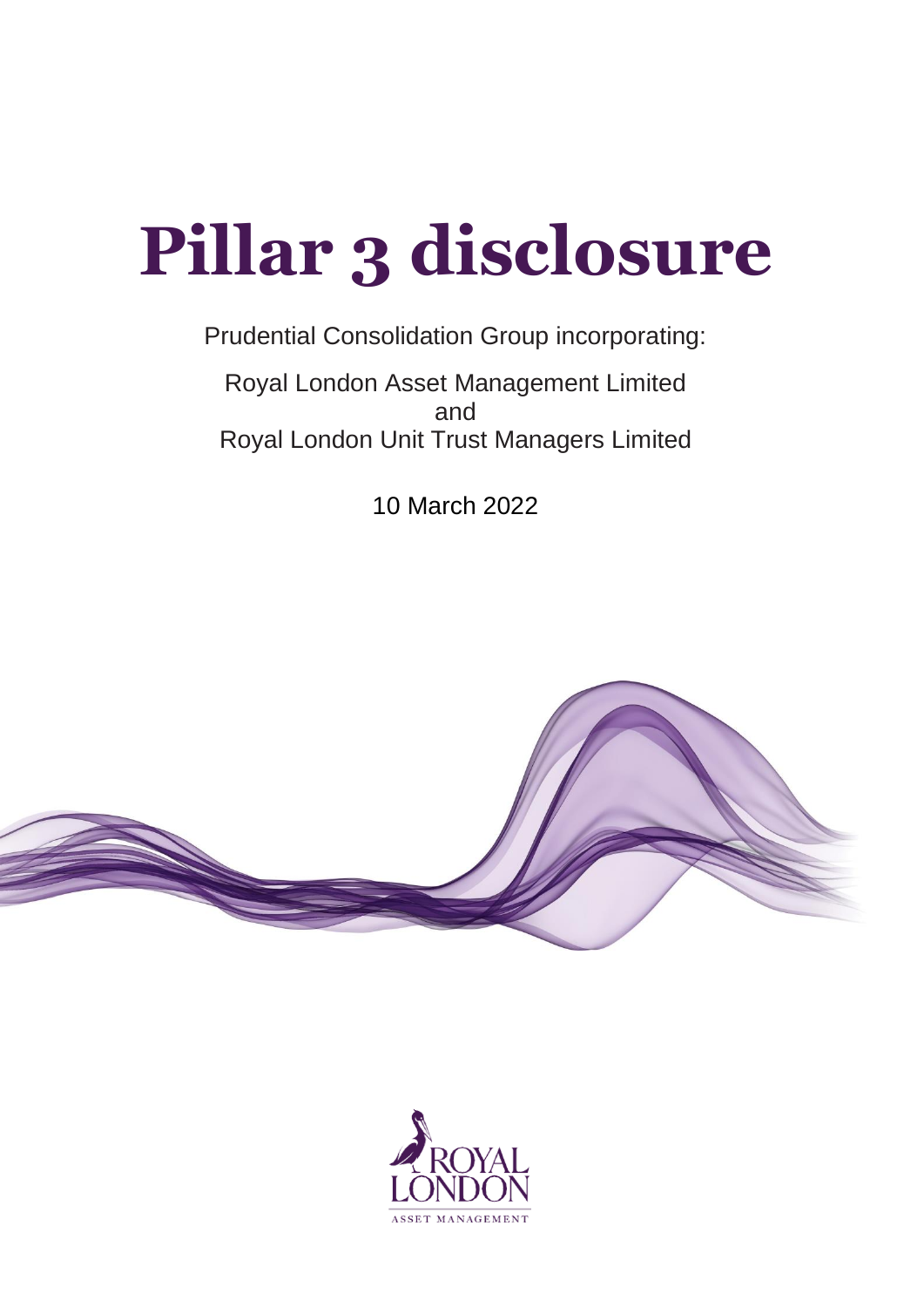# **Contents**

|  | 3  |
|--|----|
|  | -3 |
|  |    |
|  | 6  |
|  |    |
|  |    |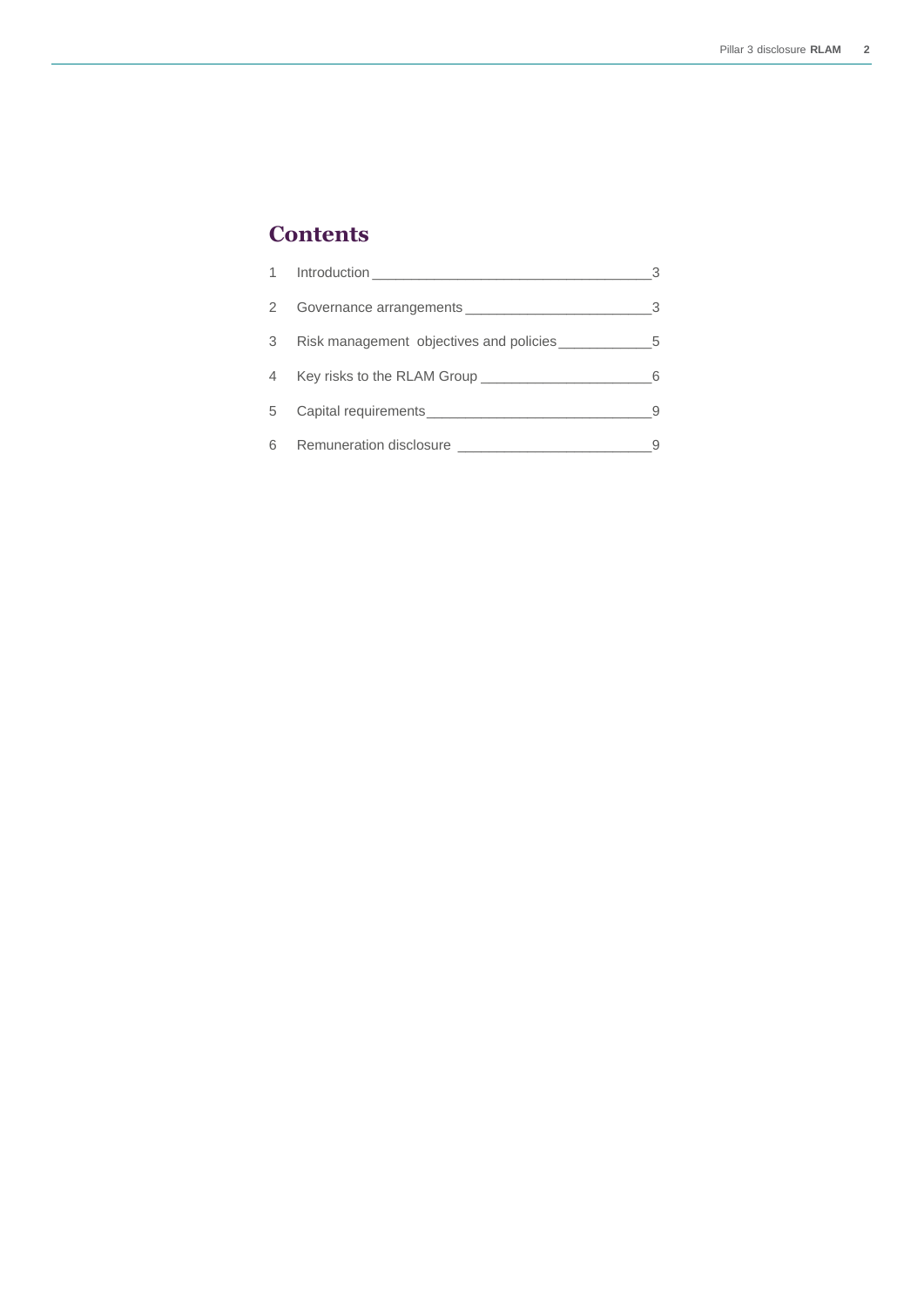# <span id="page-2-0"></span>**1 Introduction**

#### **Background**

The Capital Requirements Directive (CRD) and Capital Requirements Regulation (CRR) – usually referred to together as CRD IV – formalised the regulations for investment firms to disclose additional information relating to their risk management approach and capital adequacy. The aim of the CRD IV is to promote the market standards for information disclosures which ensure clarity, meaningfulness, consistency over time and comparability across different institutions.

The disclosure of this information is known as Pillar 3 and is designed to complement the two other pillars of the CRD, namely the minimum capital requirements (Pillar 1) and the supervisory review process (Pillar 2). The disclosure has been prepared in accordance with the requirements laid out in Part8 of the CRR.

- **Pillar 1** Sets out the minimum capital requirements, through the application of measurement rules, of firms to cover credit, market and operational risk;
- **• Pillar 2** Requires firms and supervisors to undertake an internal capital adequacy assessment process to determine whether the financial institution needs to hold additional capital against risks not adequately covered in Pillar 1;
- **• Pillar 3** Complements the other two pillars and effects market discipline through public disclosure showing an institution's risk management policies, approach to capital management, capital resources and an analysis of its credit risk exposures.

This disclosure reflects the RLAM Group's position as at 31 December 2021 and as such will be the last issued under CRD IV. Starting from financial years commencing 1st January 2022, RLAM will be applying disclosure requirements as set out within the new Investment Firm Prudential Regime (IFPR).

#### **Scope of application**

The Pillar 3 disclosures set out in this document are done at the level of the prudential consolidation group comprising Royal London Asset Management Limited (RLAM Ltd) and Royal London Unit Trust Managers Limited (RLUTM), both of whom are owned by a common holding company, Royal London Asset Management Holdings Limited (RLAMH). These entities are further referred to as 'the RLAM Group'. The document describes the risk management objectives and policies, processes for managing material risks, structure and organisation of the risk management functions, the scope and nature of risk reporting and measurement systems and the policies for mitigating risk.

#### **Frequency of disclosure**

This Disclosure is based on the RLAM Group's Internal Capital Adequacy Assessment Process (ICAAP) review dated 28 June 2021 and is subject to review and update at least annually. Pillar 1 Minimum capital requirements set out within this disclosure reflect the RLAM Group's position as at 31 December 2021. The RLAM Group will reassess the need to publish some or all disclosures more frequently than annually

in light of any significant change to the relevant characteristics of its business including disclosure about capital resources and adequacy, and information about risk exposure and other items prone to rapid change.

[Disclosure is published on RLAM's website: [http://www.rlam.co.uk/Home/Footer/Pillar-3-/\]](http://www.rlam.co.uk/Home/Footer/Pillar-3-/)

#### **Board approval**

These disclosures were approved for publication by the RLAM Holdings Ltd Board on 10 March 2022. The Board has verified that the disclosures are consistent with formal policies and are satisfied with the adequacy and effectiveness of the risk management arrangements.

#### **Company description**

The RLAM Group is headed up by RLAMH, which is a wholly owned subsidiary of the Royal London Mutual Insurance Society Limited (RLMIS, or 'Royal London Group' (RLG)). RLAMH in turn wholly owns two common subsidiaries, RLAM Ltd and RLUTM:

RLAM Ltd is a UK-domiciled limited license IFPRU firm authorized and regulated by the FCA. RLAM Ltd acts as a discretionary portfolio manager, providing investment management solutions to other entities in the Royal London Group as well as a wide range of third party institutional and wholesale clients, including company pension funds, universities and other educational establishments, insurance companies, local authorities, medical organisations, religious bodies and charities. RLAM Ltd provides asset management services across fixed income, equity, multi-asset, property and sustainable investments.

RLUTM is a UK-domiciled Collective Portfolio Management Firm licensed by the FCA. RLUTM acts as an Authorised Fund Manager (AFM) and an Alternative Investment Fund Manager (AIFM) on behalf of a variety of open-ended collective investment scheme vehicles including UCITS, NURS and ACS. RLUTM is authorised and regulated by the FCA and is authorised to carry out designated investment business and the marketing of authorised funds in the United Kingdom. RLUTM's wholesale clients include wealth managers, multimanagers and discretionary fund managers, with an increasing amount of intermediary business transacted through platforms.

# <span id="page-2-1"></span>**2 Governance arrangements**

As part of RLMIS, the RLAM Group is subject to the formal governance hierarchy that is in place across the Royal London Group to ensure effective escalation of issues through different business lines.

The RLAMH Board provides leadership and oversight of RLAMH and its subsidiaries, RLAM Ltd and RLUTM.

RLAMH provides a consolidation point for capital management and the RLAM Group; its Board of Directors are responsible for the consolidated ICAAP. The governance of the RLAM Ltd and RLUTM subsidiary legal entities is carried out through regular meetings of their respective Boards of Directors, who have responsibility for risk management, compliance and regulatory matters and have oversight of the effective implementation of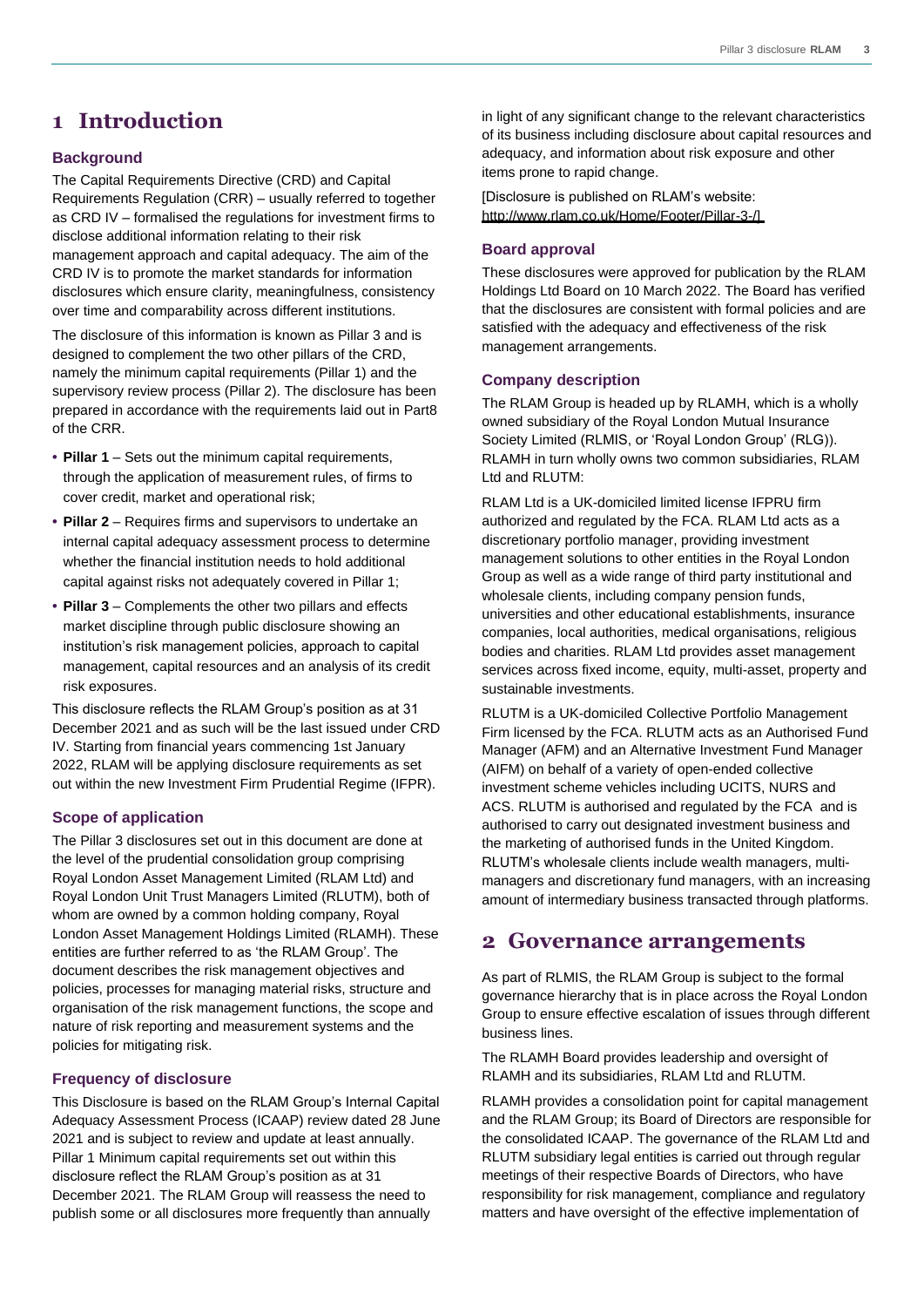the Risk Management System for both their respective entities. The responsibility for governance and business oversight rests with the Directors of each legal entity and the relevant FCA Approved Persons.

The day-to-day management of the business activities of the RLAM Group has been delegated to Hans Georgeson, Chief Executive Officer, supported by the Executive Committee. Whilst the RLAM Group's strategy is set annually by the Boards, the strategic and business risks arising from the plan are reviewed by the Executive Committee on a quarterly basis.

Additionally, various management committees are in place to assist the responsible persons in the proper performance of their duties. Individuals identified as Chairs of the respective management committees have responsibility for reporting on their areas of accountability to the RLAMH Board as set out in the Matters Reserved for the Board.

| <b>Name</b>           | <b>RLAMH</b>       | <b>RLAM Ltd</b>                                            | <b>RLUTM</b>                                                 |
|-----------------------|--------------------|------------------------------------------------------------|--------------------------------------------------------------|
| John Brett            |                    |                                                            | Independent Non-<br><b>Executive Director</b>                |
| Hans<br>Georgeson     | Director           | <b>Executive Director</b><br>(Chief Executive<br>Officer)  | Chair<br>(Chief Executive<br>Officer)                        |
| Piers Hillier         | Director           | <b>Executive Director</b><br>(Chief Investment<br>Officer) |                                                              |
| <b>Andrew Hunt</b>    | Director           | <b>Executive Director</b><br>(Chief Financial<br>Officer)  | <b>Executive Director</b><br>(Chief Financial<br>Officer)    |
| Rakesh<br>Kumar       |                    |                                                            | <b>Executive Director</b><br>(Operations<br>Director)        |
| Ewan Smith            | Director           | Employee Non-<br><b>Executive Director</b>                 |                                                              |
| Susan Spiller         |                    |                                                            | <b>Executive Director</b><br>(Head of<br>Proposition)        |
| Robert<br>Williams    | Director           | Executive Director<br>(Chief Distribution<br>Officer)      | <b>Executive Director</b><br>(Chief Distribution<br>Officer) |
| Ann O'Brien           | Director           | Independent Non-<br><b>Executive Director</b>              |                                                              |
| Christopher<br>Morson | Director           | Independent Non-<br><b>Executive Director</b>              |                                                              |
| Shirley<br>Garrood    | Chair <sup>†</sup> | Chair<br>Non-Executive<br>Director $†$                     |                                                              |

The Directors who serve on the Board are:

† Shirley Garrood is also an Independent Non-Executive Director of RLMIS

The RLAM Holdings Group Risk and Capital Committee meets at least four times a year. The Committee is comprised of Non-Executive Directors and is chaired by a Non-Executive Director.

The main role of the Committee is to undertake capital and risk oversight of the RLAMH Group to ensure that the interests of the shareholders and stakeholders are properly protected through the application of effective risk and capital management frameworks; in this capacity it approves the elements of risk management framework, receives regular reports from the Chief Risk Officer and considers issues escalated by the Business Risk and Control Committee.

### **Recruitment and selection of members of the Board of Directors**

The RLAM Group, as part of the Royal London Group, values and promotes diversity and inclusion and we recognise that having a range of backgrounds and experience in senior positions is the right thing to do and provides the RLAM Group with strategic advantage. The RLAM Group's specific targets and objectives in relation to the composition of its Boards of Directors is set out within the Royal London Board Diversity and Inclusion Policy, which can be found [here.](https://www.royallondon.com/siteassets/site-docs/about-us/corporate-goverance/board-diversity-and-inclusion-policy.pdf) It includes a commitment to:

- Having at least 33% female representation in its membership
- Having at least one Board member from a Black, Asian and Minority Ethnic (BAME) background

We are working towards these targets and currently 27% of the directors in the RLAM Group are female. We made positive steps in 2021 with the appointment of Shirley Garrood as Chair and we expect to see this position to continue to improve in the future.

In line with the UK Corporate Governance Code, the selection and recruitment of directors is based on merit. Role profiles set out the skills, experience, competencies and knowledge required for the role (and regulatory and firm specific responsibilities for regulated roles). Prior to appointment, background checks are conducted to ensure individuals are fit and proper; with follow up assessments conducted on an annual basis and at any role changes.

All employees and members of the management body are subject to the RLAM Group's Diversity and Inclusion Policy, the principles of which are to promote a genuinely inclusive workplace and equality of opportunity for everyone, irrespective of personal characteristics, such as age, gender, gender identity, sexual orientation, race or ethnicity, religious beliefs and educational and social background. This also includes promoting an open and transparent environment where employees are able to raise issues openly.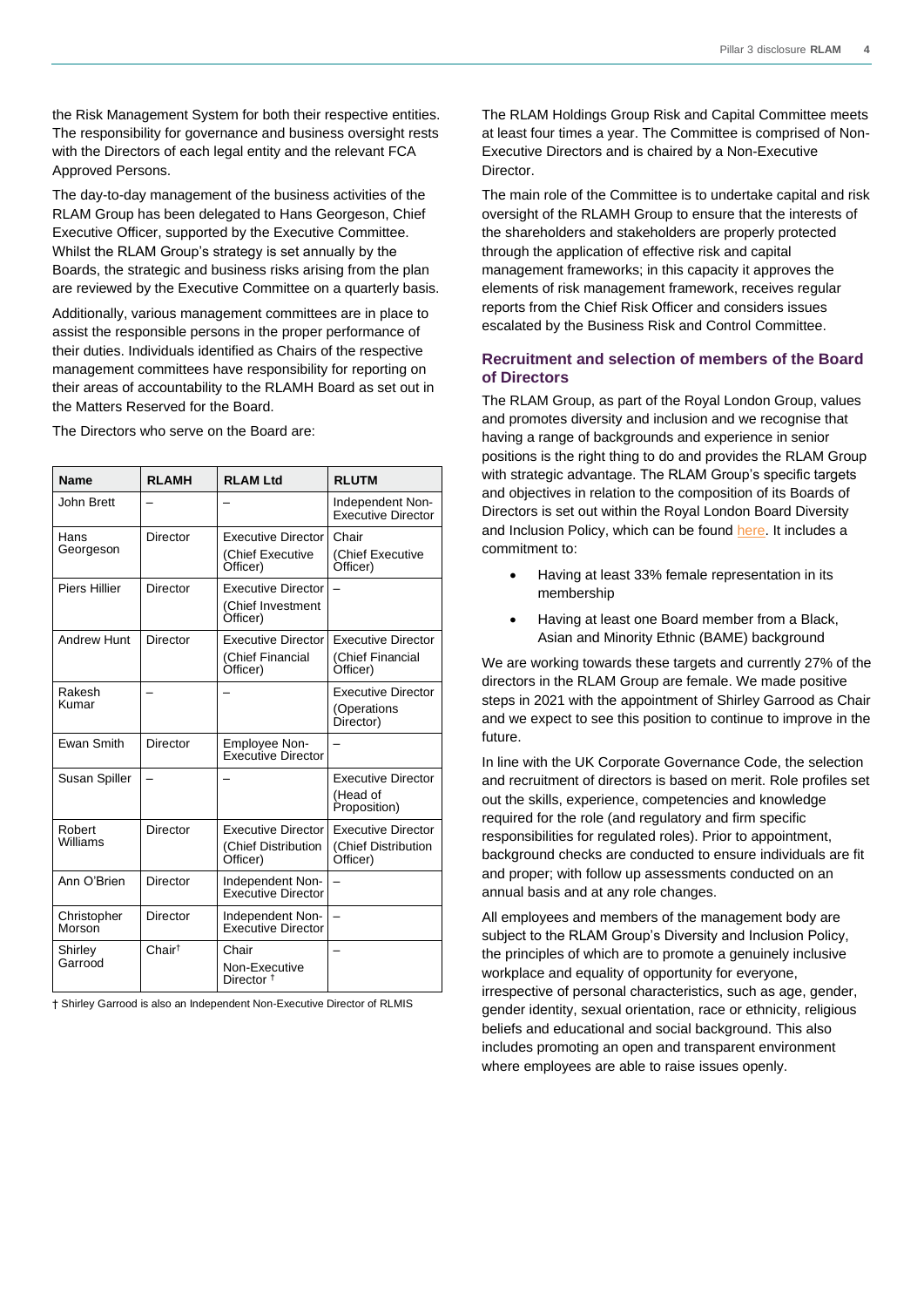# <span id="page-4-0"></span>**3 Risk management objectives and policies**

The RLAM Group adheres to the risk management objectives and policies set out for companies within the Royal London Group (RLG). The RLAM Group maintains a comprehensive risk management framework, referred to as the Risk Management System (RMS). It has clearly defined procedures for identifying and escalating risk concerns throughout the organisation. These processes help to safeguard client assets, protect the interests of all stakeholders and meet the responsibilities of its UK regulated entities.

The RLAM and RLUTM Boards carry responsibility for risk management at their respective entities. There are also management committees chaired by, and consisting of, Senior which acts independently from the executive management of the RLAM Group to oversee the effectiveness of the RLAM Group's risk management and internal control systems and ensuring that the interests of the RLAM Group's shareholder and clients are protected. In doing so, it also reports on these matters to the Boards. Additional risk reporting is also provided to Royal London's Group Executive Risk Committee and Royal London's Group Risk and Capital Committee.

Group Internal Audit is the third line of defence. It provides independent assurance that the Group's (including the RLAM Group) risk management, governance and internal control processes are operating effectively. It has a dedicated RLAM Internal Audit team who report to the RLAMH Group Risk and Capital Committee and Royal London Group Audit Committee.

Managers that have responsibility for specific areas of risk. Senior management intend to

manage the RLAM Group capital base so that a prudent amount of excess capital is retained above the amounts calculated for the assessed risks.

The framework is governed and structured through a variety of mechanisms that assist in ensuring employees are aware and understand their responsibilities:

- **•** Risk is a core consideration when setting strategy, formulating business plans and managing performance;
- **•** Implementation of a risk and control self-assessment process that facilitates the identification and assessment of risks across the business and provides a systematic means of identifying risk and control gaps that threaten the achievement of business or process objectives;
- **•** Establishment of an effective risk management governance structure;
- **•** Risk appetite is clearly articulated reflecting the level of risk that the RLAM Group is willing to accept (or not accept) while pursuing its business objectives whilst being consistent, where relevant, with appetite set out at RLG level;
- **•** Development and implementation of risk policies and procedures.

## **Three lines of defence**

The RLAM Group's approach to risk management is based on the 'three lines of defence' model. Primary responsibility for risk management lies with the business.

A second line of defence is provided by an independent Risk and Compliance function headed by the RLAM Group's Chief Risk Officer. The risk and compliance function reports to the RLAM Holdings (RLAMH) Group Risk and Capital Committee,



appetite and policies set out the objectives, direction, limits and tolerances within which the Directors expect the business to operate. The key elements of the RMS are:

### **Risk appetite framework**

The Risk Appetite Framework (RAF) defines what is considered an acceptable risk profile and sets limits on the level and nature of risks the firm is willing to assume in achieving its strategic objectives and Business Plan. The Risk Appetite Statements set out the RLAM Group's key risks and guides decision-making with regard to pursuing the business strategy, methods of risk management and determining whether the risk position is within our risk appetite.

The RAF is subject to a periodic review performed at least annually, the purpose of which is to reassess the tolerance for material risks inherent in the business. As part of this review, the RLAMH Group Risk and Capital Committee evaluates whether all Risk Appetite Statements and risk metrics are commensurate to the risk the RLAM Group is willing to assume in achieving its strategic objectives. The RLAMH Board then considers the recommendation of the RLAMH Group Risk and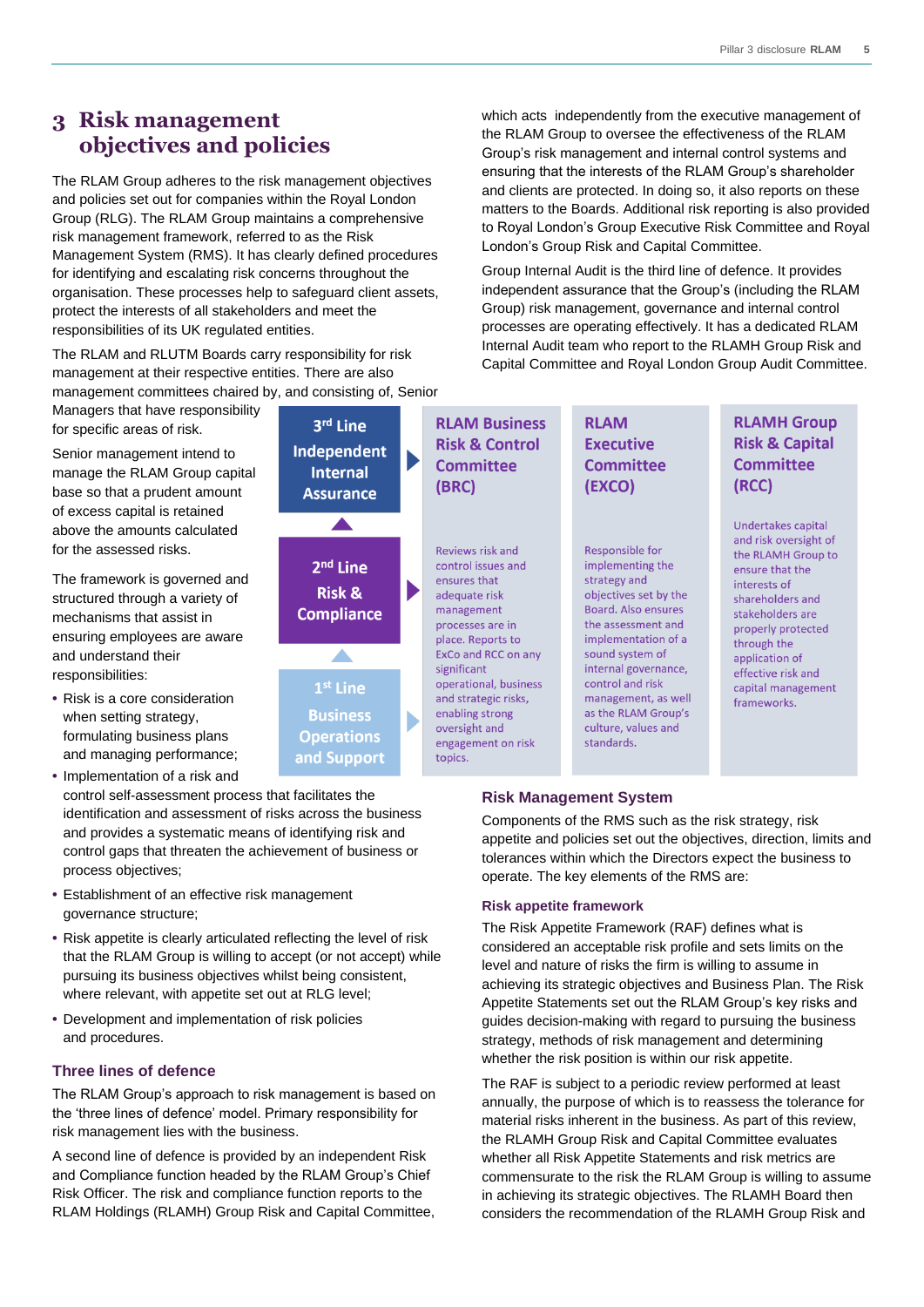Capital Committee and if appropriate approves the RLAM RAF for application as part of RLAM's Risk Management System.

Risk metrics are defined and monitored as part of the RAF to track the nature, complexity and scale of the business activities. All risk metrics are logged on the risk system and reported to the relevant governance bodies on a regular basis. Any areas of concern identified through the risk metrics are escalated to the Board and an assessment made with regard to the impact on internal capital requirement. Risk metrics are subject to a periodic review performed at least annually to reassess the main risks and tolerances.

#### **Risk registers**

Each function within the RLAM Group owns a risk register within which risk and control self-assessments (RCSAs) are conducted. The risk register owner is responsible for identifying all key risks inherent in the key processes operated. Each risk identified is logged on the risk system and assessed on its inherent impact and likelihood, as well as its residual impact taking into account the effectiveness of relevant controls. Action plans are put in place to address any controls identified as not being fully effective or any risks that are not mitigated to within risk appetite and are tracked and monitored to completion. All identified risk events are logged on the risk system with the impact established and documented. All risk events are independently reviewed by RLAM Group's Risk function to ensure the accuracy and completeness of the data captured, that action plans are robust, and each event is closed in a timely manner. Data from risk events logged is used to inform other elements of the RMS, including RCSAs and Operational Risk Scenarios.

### **ICAAP**

The Internal Capital Adequacy Assessment Process (ICAAP) is conducted by the RLAM Group and is an ongoing assessment of the amounts, types and distribution of capital considered adequate to cover the level and nature of the risks the RLAM Group is or might be exposed to. The RLAM Group is required to complete a consolidated ICAAP at least on an annual basis. The ICAAP includes:

- **•** Operational Risk Scenario Analysis, which identifies and assesses plausible, yet material manifestations of the material risks faced by the business and the potential financial impact of any of these risks materialising. This assessment is conducted using a combination of internal and external operational risk data and expert judgement.
- **•** Stress-testing, which identifies an appropriate range of adverse circumstances of varying nature, severity and duration relevant to the RLAM Group's risk profile and business model. The exercise assesses how the RLAM Group can cope with such risks on a forward-looking basis and to ascertain whether it holds sufficient capital to withstand such shocks.

Outputs from these activities not only support the RLAM Group's Pillar 1 and 2 risk capital but also informs other elements of the RMS, for example the RLAM Group's RCSAs and risk appetite.

The ICAAP process ensures the executive management of the RLAM Group regularly oversee and assesses:

- **•** The company's processes, strategies, and systems;
- **•** The major sources of risk to the company's ability to maintain financial adequacy;
- **•** The results of internal stress testing of these risks; and
- **•** The amount and types of financial and capital resources and whether they are adequate to cover the nature and level of the risks to which the RLAM Group is exposed.

The ICAAP is used within the business to support decisionmaking processes, identify potential risk exposures and implement appropriate mitigants. The ICAAP is formally reviewed by the RLAMH Board. Should business plans / significant re-positioning of the RLAM Group's business model or activities dictate, interim reviews will be undertaken. Management information allows the Board to regularly monitor the RLAM Group's business against the risk framework and use it to make adjustments throughout the year, where this proves necessary.

For financial years commencing 1st January 2022, RLAM is implementing the new IFPR. As part of the new regime, ICAAP will become an ICARA (Internal Capital Adequacy and Risk Assessment) process. This will see RLAM refocus its assessments from the risks it faces to also consider and mitigate the potential for harm it can pose to consumers and markets.

# <span id="page-5-0"></span>**4 Key risks to the RLAM Group**

The RLAM Group has identified and assessed the following key risks within the ICAAP:

#### **Credit risk**

The RLAM Group's credit risk principally arises where a counterparty is unable repay amounts in full when due, posing harm to the RLAM Group. Three material sources of credit risk for the RLAM Group have been identified as:

- **•** The placement of cash deposits with banks and surplus liquidity in funds;
- **•** Clients who owe fees for the investment management services provided;
- **•** Fund debtor balances held on RLUTM's balance sheet.

The RLAM Group adopts the standardised approach to credit risk and uses a mixture of Fitch and S&P ratings. These ratings are used to assess the exposure classes for cash balances held with banks. Other exposures, such as trade debtors and accrued income, are treated as unrated.

The RLAM Group has cash balances held in multiple UK banks or invested in a range of funds. There is explicit management oversight of the credit quality of deposit institutions and monthly review of credit worthiness of deposit institutions. The RLAM Group manages the risk resulting from fund debtor balances through regular monitoring and evaluating P&L potential impact.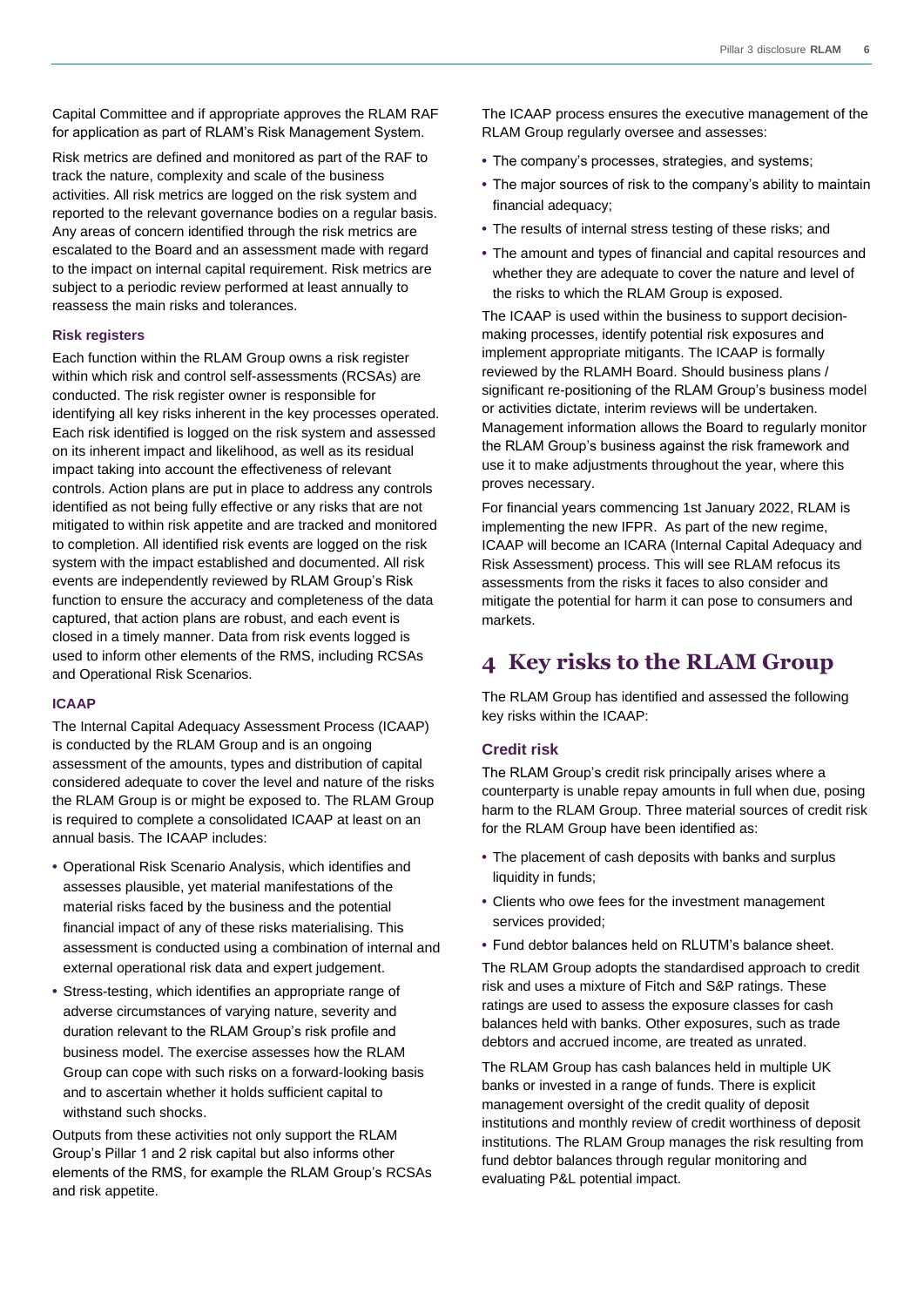### **Concentration risk**

Concentration risk is any single or group of exposures that may have the potential to produce losses large enough to threaten an institution's health or ability to maintain its core business. This includes large (connected) individual exposures or significant exposures to groups of counterparts, whose likelihood of default is driven by common underlying factors, e.g., sector, economy, geographical location and instrument type.

The main sources of concentration risk for RLAM Group are linked to:

- **•** Credit concentration relating to deposits held at bank. This risk is managed by allocating deposits between three different banks with strong credit ratings. This reduces the risk significantly and provides assurance that the firm will maintain access to its cash balances and capital resources;
- **•** Receiving the majority of its income from a limited number of clients, most notably the Royal London Group. This risk was analysed as part of ICAAP stress testing and it has been concluded that the diversification of revenue is sufficient; in particular removing any specific single stream of income (even the largest one) does not render the RLAM Group business unviable.

#### **Liquidity risk**

Liquidity risk is the risk that adequate liquid funds are not available to settle liabilities as they fall due or when the RLAM Group experiences sudden unexpected cash outflows. This may cause harm to the RLAM Group, its clients and the markets it operates within. The RLAM Group's funding sources are client fees paid in arrears while its main costs are general expenses and salaries. There is a process in place to monitor debtor balances and the RLAM Group operates a liquidity policy which is measured and reported each month to the Chief Finance Officer, who then reports to the RLAM Executive Committee and to the Board on a quarterly basis. The Company's approach of holding its liquid assets as readily accessible bank deposits and highly liquid cash funds also mitigates liquidity risk. Should a liquidity crisis arise, the Board has approved a contingency funding plan which does not rely on parental support for capital or liquidity.

Liquidity stress testing performed has highlighted that due to the level of high-quality liquid assets held, the RLAM Group would not need to rely on parental support and that the high level of these balances held provides management with time to address any funding issues that arise.

#### **Market risk**

Market risk is a risk to a firm's financial condition arising as a result of adverse movements in the markets, such as foreign currency exchange rates, interest rates, security and commodity prices. This risk is mitigated by investments being made in short term rated cash funds held with regulated financial institutions.

None of the firms comprising the RLAM Group trade on its own account, underwrite issues of financial instruments on a firm commitment basis, nor run proprietary trading positions.

Although it is common for asset management firms to invest 'seed capital' in newly launched funds, in the Royal London Group the 'seed capital' is normally provided by the parent entity – RLMIS. Market risk on the RLAM Group's balance sheet is therefore limited to short term exposures arising from the payment of invoices or receipt of income in foreign currency which are not material.

#### **Interest rate risk arising from non-trading activities**

Interest rate risk is the risk that fair value of future cashflows will fluctuate because of changes in market interest rates.

The main sources of interest rate risk for the RLAM Group are risks to earnings and capital arising from adverse movements in interest rates relating to cash deposits and investments in funds.

Interest rate movements have been incorporated within stresstesting and assessed through scenario analysis alongside market movements.

#### **Operational risk**

Operational risk is the risk of loss resulting from people, systems, inadequate or failed internal processes or from external events (excluding strategic and reputational risk).

Operational risk may arise from errors in transaction processing, breaches of internal control systems and compliance requirements, internal or external fraud, damage to physical assets, and/or business disruption due to system failures, execution, delivery and process management or other events. Operational risk can also arise from potential legal or regulatory actions as a consequence of non-compliance with regulatory requirements, ethical or market standards or contractual obligations.

Sources of operational risk are monitored through the RMS. Components of the RMS such as the risk strategy, risk appetite and policies set out the objectives, direction, limits and tolerances within which the Directors expect the business to operate. Other components of the RMS also support the management of operational risk across the RLAM Group, with procedures and processes in place to identify, assess, control and remediate, monitor and report on operational risk.

#### **Strategic risk**

Strategic risk arises from the choice of strategy, business model and decisions about the direction of the organisation and is defined as a failure to achieve business objectives in the medium term. Strategic risk may also arise as a result of a failure to identify and address emerging risks or ESG and climate change risks.

Strategic risk may arise as a result of unexpected changes in the external macro-economic, geopolitical, industry or regulatory environment, client behaviour or an event that impacts earnings, including contracting markets, reduced margins from competitive pressure, adverse customer selection and business concentration, inappropriate management actions, and other external risks that might deflect from desired strategy and execution of business plans. If these risks are not carefully managed, our AUM and the income we therefore receive may be lowered. The component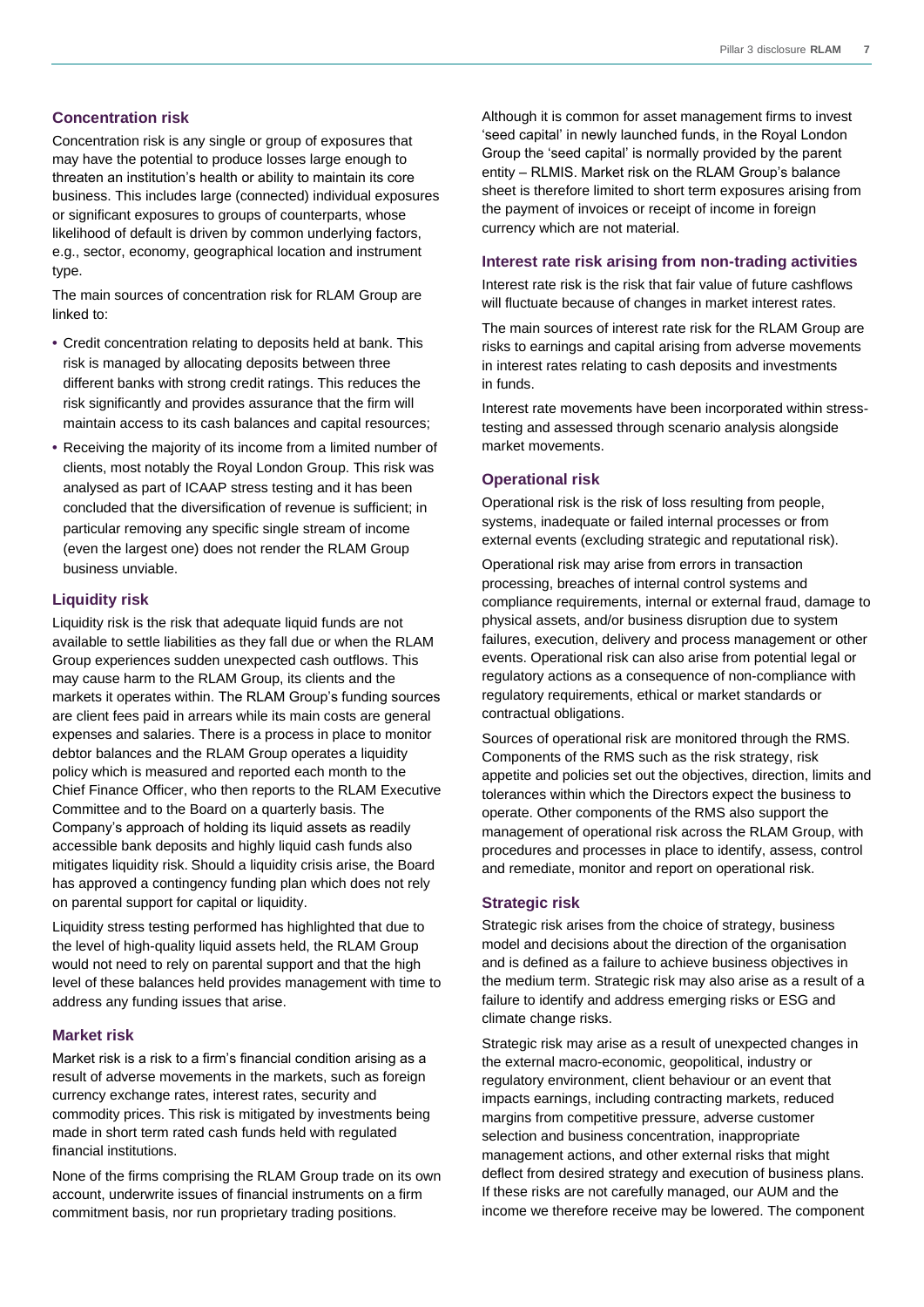aspects are identified, assessed, monitored and reported through application of the RLAM Group's RMS. The RLAM Group has also applied a number of scenarios to stress-test the business model and business plan strategy and its resistance to unexpected shocks and changes.

#### **Pension obligation risk**

Pension risk is the risk resulting from the firm's contractual liabilities or moral obligations with respect to a pension scheme.

The RLAM Group previously contributed to the Royal London Group Pension Scheme (RLGPS) reflecting its obligations associated with those RLMIS employees responsible for the performance of the business activities of the RLAM Group. The scheme closed to future accruals on 1 April 2016. The responsibility for cash injections arising from the Trustees' funding decisions, Section 75 employer debt provisions or any other reasons has been with RLMIS. In any event, the RLAM Group may be required to cover a proportion of cash injections in respect to its proportion of employees who have participated in the RLGPS. The triennial valuation of RLGPS as at the end of 2019 concluded that the scheme had a funding surplus therefore no capital injections were required. The RLMIS ICA assessment continues to set aside capital against pension obligation risk therefore there is no additional capital provision held for this risk in the RLAM Group.

#### **Contagion risk**

Contagion (or Group) risk is the risk that the financial position of the firm could be adversely affected by its relationship with other entities in the same group or by risks which may affect the financial position of the whole group.

The Royal London Group offers a diverse product range and operates across a number of market sectors, and the different legal entities forming the Royal London Group do not reflect a uniform front that would be materially impacted by contagion. However, legal entities within the group operate under the same brand. In much the same way that the RLAM Group benefits from being part of the Royal London Group, it is recognised that in case of a reputational event and subsequent negative publicity relating to the Royal London brand could result in some impact on the RLAM Group and its business. However, the RLAM Group has built a strong position as an investment manager, supported by a good performance history, is not reliant on the Royal London Group for financing and has adequate risk management processes in place to ensure mitigation of such risk.

All of the Companies within the Group set aside appropriate risk capital within their individual prudential requirements, or within the RL Group Solvency II submission.

#### **Reputational risk**

Reputational risk is defined as the risk of damage to the RLAM Group's reputation that could lead to negative publicity, costly litigation, a decline in the customer base or the exit of key employees and therefore directly or indirectly leading to a loss of revenue. The RLAM Group's reputation is a fundamental tenet of its business and success.

Potential exposure to reputation risk is reduced by having a well-established control environment which ensures compliance and adherence to regulatory, market and ethical obligations, both imposed on the firm and required by the Board. The RLAM Group's aim is to ensure that the services it carries out are of the highest standard at all times and also ensuring the risk of reputation damage is significantly reduced by the effectiveness of the controls it has in place. Reputational risk has been considered within a number of stress tests performed by the RLAM Group. Furthermore, the consequences of damage to the RLAM Group's reputation is considered as a trigger for wind down of the RLAM Group's activities. The RLAM Group's wind down plan has also been designed with reputational considerations in mind.

#### **Legal risk**

Legal risk is the risk of loss (including litigation costs, settlements, and regulatory fines) resulting from the failure of compliance with laws, regulations, ethical standards, and contractual obligations in any aspect of the RLAM Group's business. If these were to materialise, a legal incident could damage the reputation or brand of the Royal London entities leading to loss of clients and/or outflow of funds under management.

Legal risk has been considered as part of the RLAM Group's ICAAP scenarios, both in terms of potential regulatory breaches and fines as well as the impact of legal or contractual disputes with other parties.

#### **Regulatory risk**

Regulatory risk is related to the effect a change in regulations or legislation may have on the RLAM Group or the way it is carrying out its business, as well as the risk of a regulatory fine as a result of being non-complaint with regulatory requirements.

A Regulatory Change Steering Group is in place to ensure that new legislation and regulatory requirements applicable to the RLAM Group are identified and their impact on the business is assessed. Monitoring of change regulatory projects takes place in various governance forums and relevant Management Information is reported to the Board periodically. The Risk Appetite Framework includes metrics relating to change and regulatory projects which are reported quarterly to the RLAM Holdings Group Risk and Capital Committee and Business Risk and Control Committee.

### **Conduct risk**

The RLAM Group defines conduct risk as the risk of any action that leads to customer detriment or has an adverse effect on market stability or effective competition. Conduct risk may arise from our business, culture, governance, and controls, including our proposition design and approvals processes, sales interactions and relationships with customers and postsales service and transaction handling.

The RLAM Group manages its conduct risks with reference to the Royal London Customer Value statements (RL CVS). In alignment with this, we have processes in place in order to ensure that our products and services are designed with client needs in mind and we provide clear information to ensure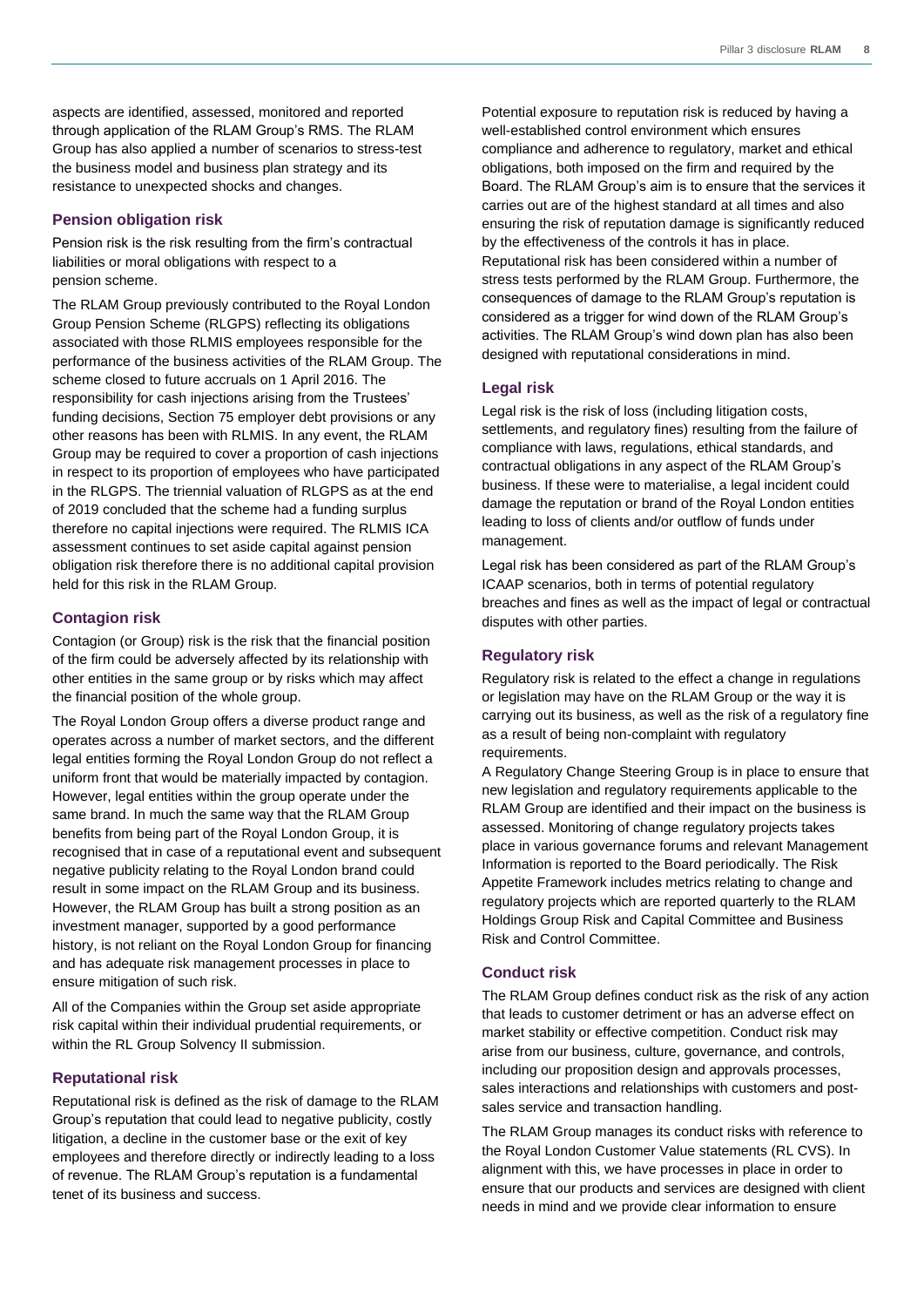these are understood. We actively seek and consider client feedback and complaints and regularly review propositions to ensure they continue to deliver value and meet client needs. Behaviour, attitudes, and motivations are key areas of cultural conduct risk. Senior management model good behaviour and demonstrate the values and spirit of Royal London to ensure good outcomes are delivered to customers and engender a culture in which there is no room for misconduct.

Conduct risks and adherence to the RL CVS has been considered within the RLAM Group's ICAAP scenarios, and our wind down planning also incorporates conduct risk considerations, including the importance of a communication plan in order to manage the expectations of customers, regulators and other stakeholders.

# <span id="page-8-0"></span>**5 Capital requirements**

### **Calculating capital requirements**

The minimum capital requirement for the RLAM Group is determined as the higher of Pillar 1, Pillar 2 and the net cost of the wind-down:

- **•** The Pillar 1 requirement is calculated as the higher of the fixed overhead requirement (FOR) and Credit and Market risk. For the RLAM Group, the Pillar 1 is set by the FOR of £32.0 million.
- **•** Pillar 2 capital requirement is estimated as part of the annual ICAAP. The minimum Pillar 2 capital requirement has been determined to be £120.6 million.
- **•** The Individual Capital Guidance (ICG)-adjusted requirement is £139.8 million.
- **•** The RLAM Group has defined a wind-down plan covering the prudential consolidation group. The net cost has been calculated as part of the annual ICAAP to be £66.7 million.

|                             |                                     | Pillar 1<br>$(in \, \pounds m)$ | Pillar <sub>2</sub><br>$(in \, \pounds m)$ | Wind-<br>down |
|-----------------------------|-------------------------------------|---------------------------------|--------------------------------------------|---------------|
|                             | Credit risk                         | 13.4                            | 15.2                                       |               |
|                             | Market risk                         | 0.1                             | 0.1                                        |               |
|                             | <b>FOR</b>                          | 32                              | n/a                                        |               |
| Consolidated<br>requirement | Operational risk                    | n/a                             | 105.3                                      |               |
|                             | Consolidated<br>capital requirement | 32                              | 120.6                                      | 66.7          |
|                             | ICG-adjusted<br>requirement         | 139.8                           |                                            |               |

### **Capital resources**

At 31 December 2021 and throughout the year, all legal entities within the RLAM Group complied with their individual capital requirements as set out by the FCA.

The table below summarises the total capital for the RLAM Group as at 31 December 2021.

| Capital resources*                         | <b>RLAM Group £m</b> |  |
|--------------------------------------------|----------------------|--|
| Tier 1                                     |                      |  |
| Permanent share capital                    | 30                   |  |
| Profit and loss account and other reserves | 237.6                |  |
| Interim net losses                         |                      |  |
| Deductions from Tier 1 Capital             |                      |  |
| Total Tier 1 after deductions              | 267.6                |  |
| Tier 2                                     |                      |  |
| <b>Total Capital before deductions</b>     | 267.6                |  |
| Deductions from total capital              |                      |  |
| <b>Total own funds</b>                     | 267.6                |  |

\* Tier 1 capital comprises of share capital, share premium, profit and loss and other reserves. Tier 2 capital includes revaluation reserves; RLAM Group does not utilise any Tier 2 capital or debt funding.

The Board has concluded that the RLAM Group has sufficient financial resources in terms of both capital and liquidity to ensure that there is no significant risk that its liabilities cannot be met as they fall due. The Directors firmly believe that adequate and effective risk management processes represent the most effective means of managing the business activities of the RLAM Group, and senior management continues to review and oversee the existing business control environment to ensure that risks are managed in a comprehensive and robust manner.

# <span id="page-8-1"></span>**6 Remuneration disclosure**

The remuneration policy of the RLAM Group is under the oversight of the Group's Remuneration Committee. Information on the remuneration policy, the link between pay and performance, and quantitative information can be found within this section of the Royal London website: [http://www.royallondon.com/about/corporategovernance](http://www.royallondon.com/about/corporategovernance/remuneration/)